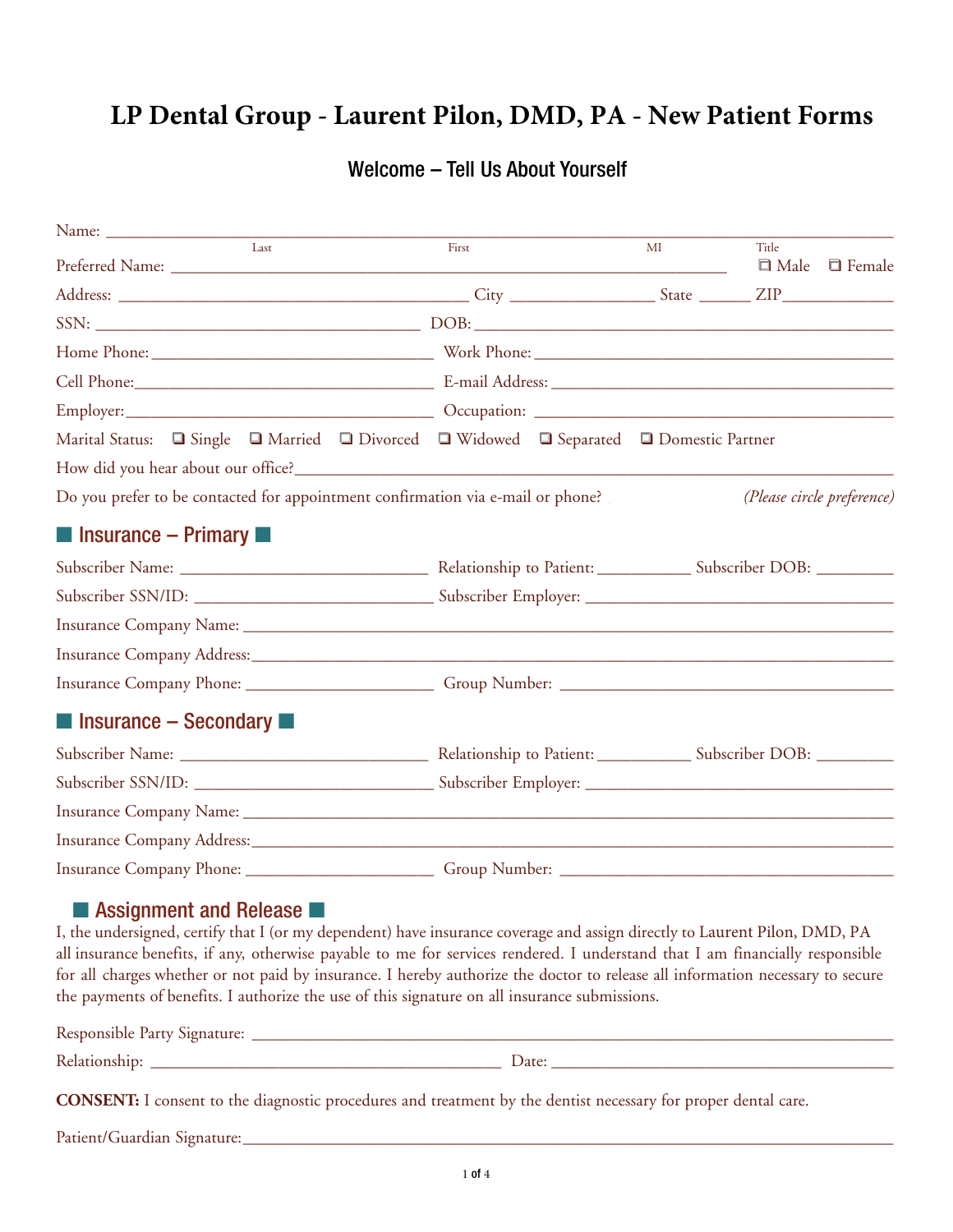## **LP Dental Group - Laurent Pilon, DMD, PA - New Patient Forms**

Medical History

|                                                |                                                                                                            | Do you have a personal physician? $\Box$ Yes $\Box$ No                                                                                                                                             |                                                                                                                                                                                                                          |                                                                                                                                                                                                                                    |                                                                                          |                                                                                                     |                                                                                                                                                 |
|------------------------------------------------|------------------------------------------------------------------------------------------------------------|----------------------------------------------------------------------------------------------------------------------------------------------------------------------------------------------------|--------------------------------------------------------------------------------------------------------------------------------------------------------------------------------------------------------------------------|------------------------------------------------------------------------------------------------------------------------------------------------------------------------------------------------------------------------------------|------------------------------------------------------------------------------------------|-----------------------------------------------------------------------------------------------------|-------------------------------------------------------------------------------------------------------------------------------------------------|
|                                                |                                                                                                            |                                                                                                                                                                                                    |                                                                                                                                                                                                                          |                                                                                                                                                                                                                                    |                                                                                          |                                                                                                     |                                                                                                                                                 |
|                                                |                                                                                                            |                                                                                                                                                                                                    |                                                                                                                                                                                                                          |                                                                                                                                                                                                                                    |                                                                                          |                                                                                                     |                                                                                                                                                 |
|                                                |                                                                                                            |                                                                                                                                                                                                    |                                                                                                                                                                                                                          |                                                                                                                                                                                                                                    |                                                                                          |                                                                                                     |                                                                                                                                                 |
|                                                |                                                                                                            | Your current physical health is: Q Good Q Fair Q Poor                                                                                                                                              |                                                                                                                                                                                                                          |                                                                                                                                                                                                                                    |                                                                                          |                                                                                                     |                                                                                                                                                 |
|                                                |                                                                                                            | Are you currently under the care of a physician? $\Box$ Yes $\Box$ No                                                                                                                              |                                                                                                                                                                                                                          |                                                                                                                                                                                                                                    |                                                                                          |                                                                                                     |                                                                                                                                                 |
|                                                |                                                                                                            |                                                                                                                                                                                                    |                                                                                                                                                                                                                          |                                                                                                                                                                                                                                    |                                                                                          |                                                                                                     |                                                                                                                                                 |
|                                                |                                                                                                            | Do you use tobacco in any form? $\Box$ Yes $\Box$ No                                                                                                                                               |                                                                                                                                                                                                                          |                                                                                                                                                                                                                                    |                                                                                          |                                                                                                     |                                                                                                                                                 |
|                                                |                                                                                                            | Have you had any metal rods, pins or implants placed? $\Box$ Yes $\Box$ No                                                                                                                         |                                                                                                                                                                                                                          |                                                                                                                                                                                                                                    |                                                                                          |                                                                                                     |                                                                                                                                                 |
|                                                |                                                                                                            | Are you taking any medications? $\Box$ Yes $\Box$ No                                                                                                                                               |                                                                                                                                                                                                                          |                                                                                                                                                                                                                                    |                                                                                          |                                                                                                     |                                                                                                                                                 |
|                                                |                                                                                                            |                                                                                                                                                                                                    |                                                                                                                                                                                                                          |                                                                                                                                                                                                                                    |                                                                                          |                                                                                                     |                                                                                                                                                 |
|                                                |                                                                                                            | Have you ever had any surgical procedures? $\Box$ Yes $\Box$ No                                                                                                                                    |                                                                                                                                                                                                                          |                                                                                                                                                                                                                                    |                                                                                          |                                                                                                     |                                                                                                                                                 |
|                                                |                                                                                                            |                                                                                                                                                                                                    |                                                                                                                                                                                                                          |                                                                                                                                                                                                                                    |                                                                                          |                                                                                                     |                                                                                                                                                 |
| Yes<br>⊔<br>$\Box$<br>❏<br>❏<br>❏<br>❏<br>❏    | <b>No</b><br>$\Box$<br>$\Box$<br>$\Box$<br>$\Box$<br>$\Box$<br>$\Box$<br>$\Box$                            | <b>Conditions</b><br>Abnormal Bleeding<br>Alcohol Abuse<br>Allergies<br>Anemia<br>Angina Pectoris<br>Arthritis<br>Artificial Heart Valve                                                           | No<br>Yes<br>$\Box$<br>$\Box$<br>$\Box$<br>$\Box$<br>$\Box$<br>$\Box$<br>$\Box$<br>$\Box$<br>$\Box$<br>$\Box$<br>$\Box$<br>$\Box$<br>$\Box$<br>$\Box$                                                                    | <b>Conditions</b><br>Glaucoma<br>HIV+ AIDS<br><b>Heart Attack</b><br>Heart Murmur<br><b>Heart Surgery</b><br>Hemophilia<br>Hepatitis A                                                                                             | Yes<br>❏<br>$\Box$<br>$\Box$<br>$\Box$<br>$\Box$<br>$\Box$                               | No<br>$\Box$<br>$\Box$<br>$\Box$<br>$\Box$<br>$\Box$<br>$\Box$                                      | <b>Conditions</b><br><b>Sickle Cell Disease</b><br><b>Sinus Problems</b><br>Stroke<br><b>Thyroid Problems</b><br>Tuberculosis<br>Ulcers         |
| ❏<br>❏<br>❏<br>❏<br>❏<br>❏<br>❏<br>❏<br>❏<br>❏ | $\Box$<br>$\Box$<br>$\Box$<br>$\Box$<br>$\Box$<br>$\Box$<br>$\Box$<br>$\Box$<br>$\Box$<br>$\Box$<br>$\Box$ | Asthma<br><b>Blood Transfusion</b><br>Cancer<br>Chemotherapy<br>Colitis<br><b>Congenital Heart Defect</b><br><b>Diabetes</b><br><b>Difficulty Breathing</b><br>Drug Abuse<br>Emphysema<br>Epilepsy | $\Box$<br>$\Box$<br>$\Box$<br>$\Box$<br>$\Box$<br>$\Box$<br>$\Box$<br>$\Box$<br>$\Box$<br>$\Box$<br>$\Box$<br>$\Box$<br>$\Box$<br>$\Box$<br>$\Box$<br>$\Box$<br>$\Box$<br>$\Box$<br>$\Box$<br>$\Box$<br>$\Box$<br>$\Box$ | Hepatitis B<br>Hepatitis C<br><b>High Blood Pressure</b><br>Joint Replacement<br><b>Kidney Problems</b><br>Liver Disease<br>Low Blood Pressure<br>Mitral Valve Prolapse<br>Pace Maker<br>Psychiatric Problems<br>Radiation Therapy | Yes<br>$\Box$<br>$\Box$<br>$\Box$<br>$\Box$<br>$\Box$<br>$\Box$<br>$\Box$<br>$\Box$<br>□ | <b>No</b><br>$\Box$<br>$\Box$<br>$\Box$<br>$\Box$<br>$\Box$<br>$\Box$<br>$\Box$<br>$\Box$<br>$\Box$ | <b>Allergies</b><br>Aspirin<br>Codeine<br><b>Dental Anesthetics</b><br>Erythromycin<br>Jewelry<br>Latex<br>Metals<br>Penicillin<br>Tetracycline |
| $\Box$<br>$\Box$<br>$\Box$<br>$\Box$           | $\Box$<br>$\Box$<br>$\Box$<br>$\Box$                                                                       | <b>Facial Surgery</b><br><b>Fainting Spells</b><br><b>Fever Blisters</b><br><b>Frequent Headaches</b>                                                                                              | $\Box$<br>$\Box$<br>$\Box$<br>$\Box$<br>$\Box$<br>$\Box$<br>$\Box$<br>$\Box$                                                                                                                                             | <b>Rheumatic Fever</b><br>Seizures<br>Sexually Transmitted Disease<br>Shingles                                                                                                                                                     | Yes<br>$\Box$<br>$\Box$                                                                  | No<br>$\Box$<br>$\Box$                                                                              | If Female, Please Answer<br>Are you taking Birth<br>Control Pills?<br>Are you pregnant?                                                         |
|                                                |                                                                                                            | Nearest relative not living with you:                                                                                                                                                              |                                                                                                                                                                                                                          |                                                                                                                                                                                                                                    | $\Box$                                                                                   | $\Box$                                                                                              | If so, # of Weeks<br>Are you nursing?                                                                                                           |
|                                                |                                                                                                            |                                                                                                                                                                                                    |                                                                                                                                                                                                                          |                                                                                                                                                                                                                                    |                                                                                          |                                                                                                     |                                                                                                                                                 |
|                                                |                                                                                                            |                                                                                                                                                                                                    |                                                                                                                                                                                                                          |                                                                                                                                                                                                                                    |                                                                                          |                                                                                                     |                                                                                                                                                 |

I understand that the information that I have given today is correct to the best of my knowledge. I also understand that this information will be held in the strictest confidence and it is my responsibility to inform this office of any changes in my medical status.

Signature: \_\_\_\_\_\_\_\_\_\_\_\_\_\_\_\_\_\_\_\_\_\_\_\_\_\_\_\_\_\_\_\_\_\_\_\_\_\_\_\_\_\_\_\_\_\_\_\_\_\_\_\_ Date: \_\_\_\_\_\_\_\_\_\_\_\_\_\_\_\_\_\_\_\_\_\_\_\_\_\_\_\_\_\_\_\_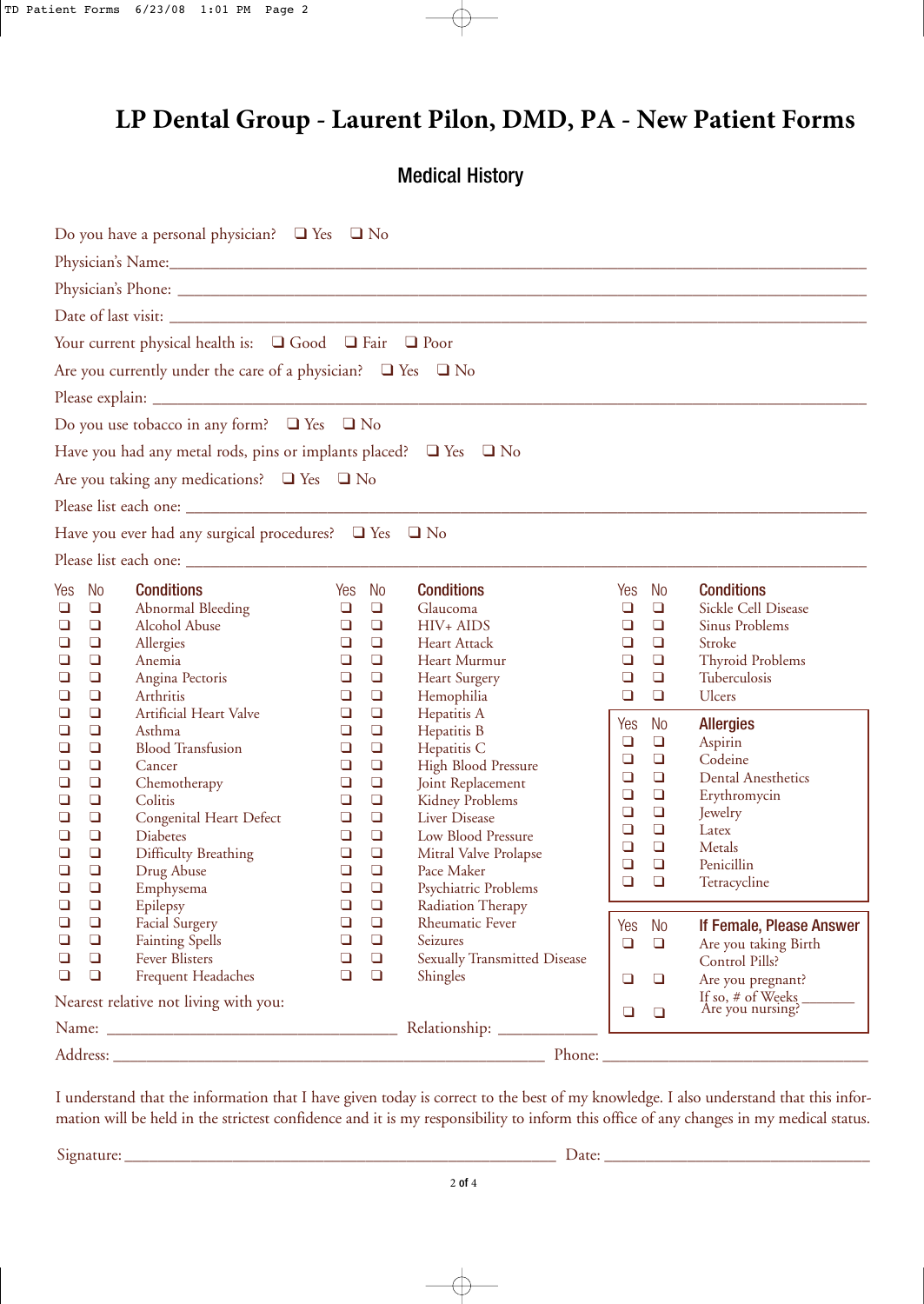# **LP Dental Group - Laurent Pilon, DMD, PA - New Patient Forms**  Dental History

| Your current dental health is: $\Box$ Good $\Box$ Fair $\Box$ Poor                                |
|---------------------------------------------------------------------------------------------------|
| Do you require antibiotics before dental treatment? $\Box$ Yes $\Box$ No                          |
| Are you currently in pain? $\Box$ Yes $\Box$ No                                                   |
| Have you ever had gum treatment? $\Box$ Yes $\Box$ No                                             |
| Do you now or have you had any pain/discomfort in your jaw joint? (TMJ) $\Box$ Yes $\Box$ No      |
| Are you under stress? (new job, moving, relationships) $\Box$ Yes $\Box$ No                       |
| Do you like your smile? $\Box$ Yes $\Box$ No                                                      |
| Is there anything you would like to change about your smile? $\Box$ Yes $\Box$ No                 |
| Are you happy with the color of your teeth? $\Box$ Yes $\Box$ No                                  |
| Do your gums bleed? $\Box$ Yes $\Box$ No                                                          |
| How many times a do you: floss/week?_______________ brush/day?__________________                  |
| Are your teeth sensitive to heat, cold or anything else? $\Box$ Yes $\Box$ No                     |
| Have you lost any teeth? $\Box$ Yes $\Box$ No                                                     |
| Have you ever had a serious/difficult problem with any previous dental work? $\Box$ Yes $\Box$ No |
| Have you ever had any unfavorable dental experiences? $\Box$ Yes $\Box$ No                        |
|                                                                                                   |
|                                                                                                   |
|                                                                                                   |
|                                                                                                   |

Here at LP Dental Group we offer a wide variety of services to enhance and keep your smile beautiful. Please circle any services below you would like our friendly staff to discuss with you during your visit.

| <b>Tooth Sensitivity</b>     | <b>Wisdom Teeth Removal</b> | Invisalign          |
|------------------------------|-----------------------------|---------------------|
| Dental Fillings/Restorations | Dental Implants             | Veneers             |
| <b>Crowns and Bridges</b>    | Deep Cleanings/Scaling      | <b>Smile Design</b> |
| <b>Extractions</b>           | Night/Sport Guards          | Root Canals         |